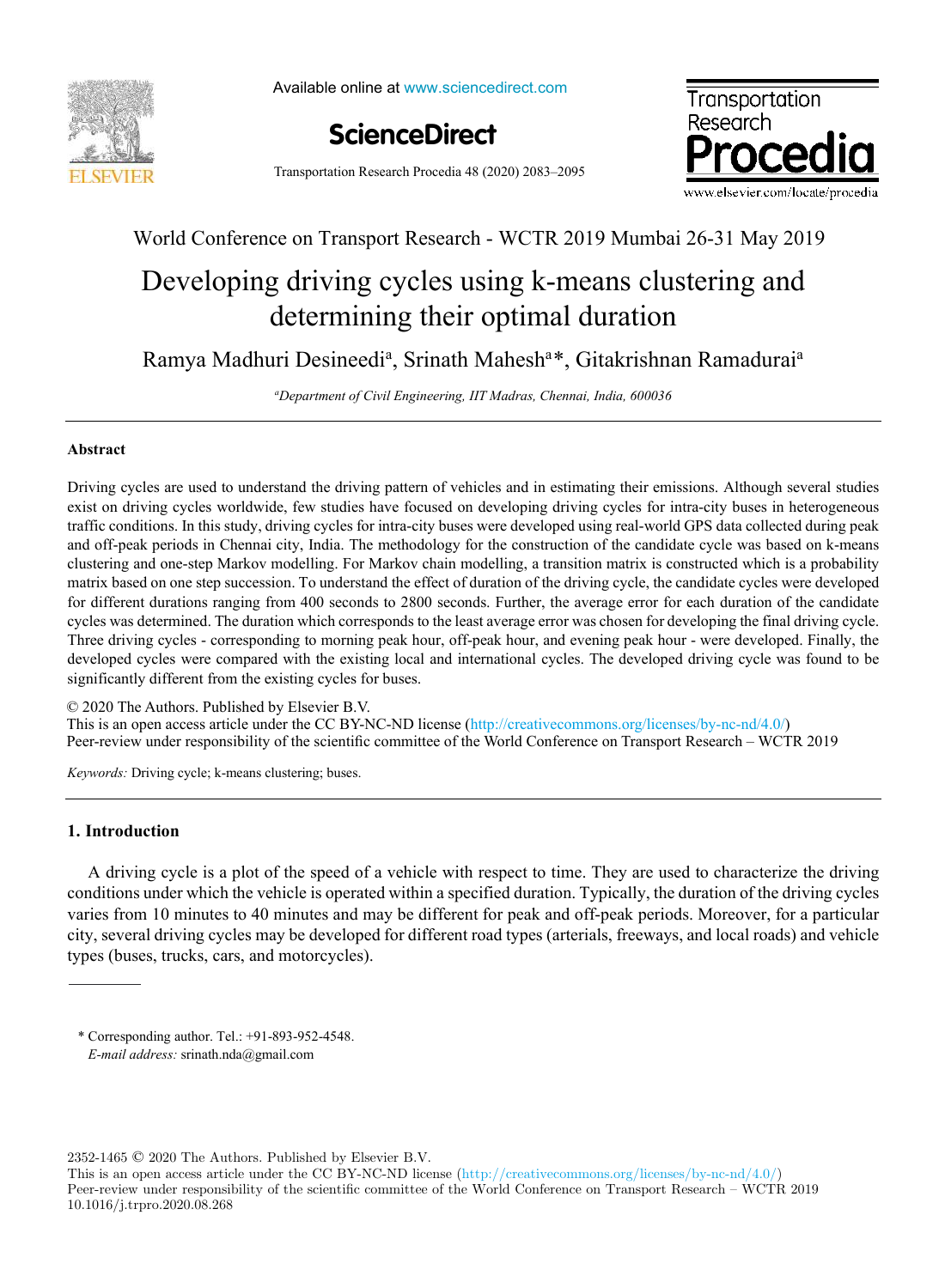The development of real-world driving cycles involves three stages: route selection, real-world driving data collection, and driving cycle construction. Route selection requires selection of the most representative routes to capture the driving behavior of all the vehicles. Generally, the routes which carry predominant traffic are chosen for data collection. The real-world driving data is collected every second using a GPS device mounted on the test vehicle. Finally, the data is used to develop driving cycles which represent the real-world driving conditions.

The developed driving cycles are used in emission testing and certification of vehicles in the laboratory. Accurate estimation of driving cycles would lead to better quantification of emissions from gasoline and diesel-powered motor vehicles. In addition, driving cycles of electric vehicles can be used to determine their range and power consumption which decides the characteristics of the battery used.

This study uses real-world second-by-second GPS data collected from intra-city buses to develop driving cycles in heterogeneous traffic conditions. The methodology for developing driving cycles involves clustering the microtrips using k-means clustering process and cluster sequencing using one step Markov modeling process. The developed driving cycles are then compared with the existing cycles.

This paper is organized into five sections. Section 1 provides an introduction to the paper. Section 2 presents the existing literature related to driving cycles. Section 3 explains the methodology adopted in this study. Section 4 presents the results and discussion of the findings. Finally, section 5 presents the concluding remarks.

## **2. Literature review**

 Literature review suggests several definitions of driving cycle such as "a representation of a speed-time sequenced profile developed for a specific area or city" (Hung et al., 2007) and "is a sequence of operating conditions (idle, acceleration, deceleration and cruise) developed to represent a typical driving pattern of a city" (Nesamani and Subramanian, 2011). Another definition of driving cycle being "a representative plot of driving behavior of a given city or a region and is characterized by speed and acceleration" (Kamble et al., 2009).

 The driving cycles of a particular region are affected by following factors: type of roads, geography, method of data collection, and method of cycle construction. Driving cycle consists of smaller elements called microtrips (MT) which has different definitions, though the most widely used definition is "trip between two idling periods". The duration of driving cycles ranges between 10-40 minutes as this duration is long enough to capture the driving behaviour and is feasible in practice (Arun et al., 2017).

The development of driving cycles for various locations began in 1978 in Sydney (Kent et al., 1978). Subsequently, driving cycles were developed worldwide to capture local traffic conditions. Major driving cycles include Taipei (Tzeng and Chen, 1998), Delhi (Badusha and Ghosh, 1999), Hong Kong (Tong et al., 1999), Pune (Kamble et al., 2009), Chennai (Nesamani and Subramanian, 2011), Edinburgh (Saleh et al., 2012), Singapore (Ho et al., 2014), Toronto (Amirjamshidi and Roorda, 2015), and Khon Kaen (Seedam et al., 2015). Almost all the driving cycles being constructed in recent past use similar assessment parameters such as average speed, average acceleration, and percentage idle. In the driving cycle of Sydney, only three parameters were used i.e. average speed, rms acceleration, and percentage idle time, while in the modern driving cycles such as Toronto and Singapore used up to 10 assessment parameters. However, while developing a driving cycle, most of the studies adopted random selection of microtrips and the constructed candidate cycle is then compared with target parameters to find the most representative driving cycle.

Research on driving cycles in India has been growing over the past few decades due to an increase in the number of vehicles and the need to estimate their emissions. The Indian driving cycles neglected higher speed and assumed similar behavior irrespective of heterogeneity in traffic. In the case study by Kamble et al. (2009), important parameters describing time-space profile namely percentage time spent in acceleration, deceleration, idle, cruise and creep modes are used. Microtrips were shortlisted for candidate cycle construction by comparing parameters of each microtrip. In another study, a driving cycle was developed for Intra city buses of Chennai (Nesamani and Subramanian, 2011). The study used 14 assessment parameters to construct a distance based driving cycle. Microtrips were selected randomly to construct candidate cycle until it reached target distance and then compared against the target values. The bus driving cycle on state highway, Maharashtra is another driving cycle for buses in highway driving. In this study, assessment parameters were calculated for each microtrip and compared with assessment parameters of the population (target statistics). If difference was greater than 5%, then those microtrips were rejected and the rest are used for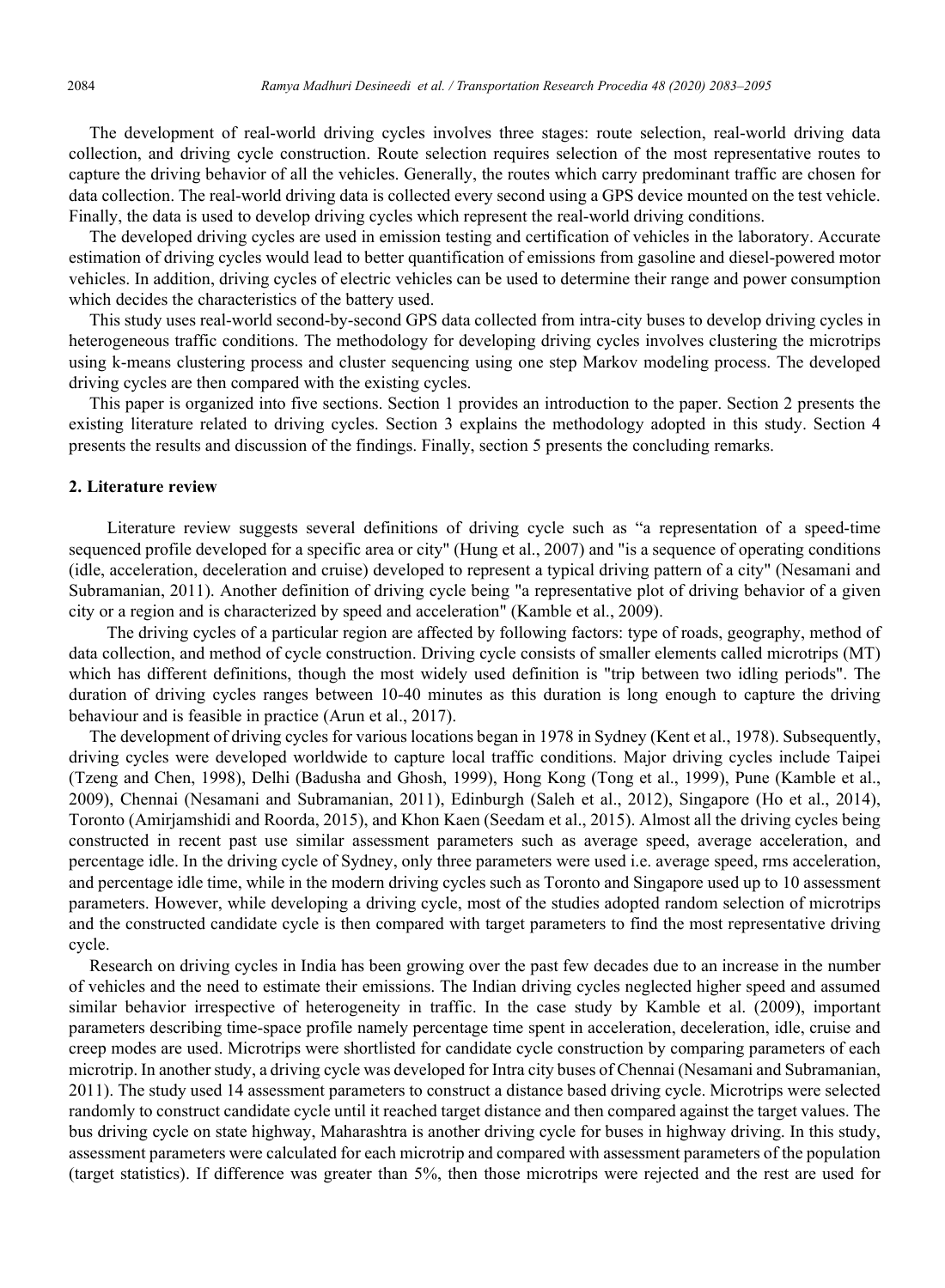constructing the candidate cycle.

#### **3. Methodology**

# *3.1. Data collection*

The second-by-second data was collected from intra-city buses in Chennai city using hand-held GPS units. Buses plying on several different routes were selected for data collection. The data were collected on different days (including weekdays and weekends) and included peak and off-peak periods. The collected data involved multiple to and fro trips from the same bus depot for an entire day.

#### *3.2. Data processing*

The collected data were checked for accuracy, continuity, smoothened to remove noise (data when the bus is idle in the depot), and then used to derive other parameters such as acceleration, deceleration, etc., which are used in assessing the candidate cycle. The speed data related to an individual trip from the origin to the destination was separated for further analysis.

# *3.3. Driving cycle construction*

The flow chart of the methodology adopted for driving cycle construction is shown in Fig. 1. The four main steps were: generation of microtrips, categorization of microtrips using k-means clustering, determination of assessment parameters, and construction of the candidate cycle. From the second-by-second speed data, microtrips were generated assuming a microtrip to start when speed increases from zero and end at the next start from speed zero. Thus, every microtrip has an idling period in the end. Microtrips are then categorized into different classes using k-means clustering. The optimal number of clusters were found from elbow plot. In order to assess how closely candidate cycle represents whole data, a set of assessment parameters are used as shown in Table 1. The candidate cycles are selected by comparing 'test statistics' (assessment parameters of the candidate cycle) with population parameters also known as 'target statistics'.



Fig. 1. Flow chart of methodology.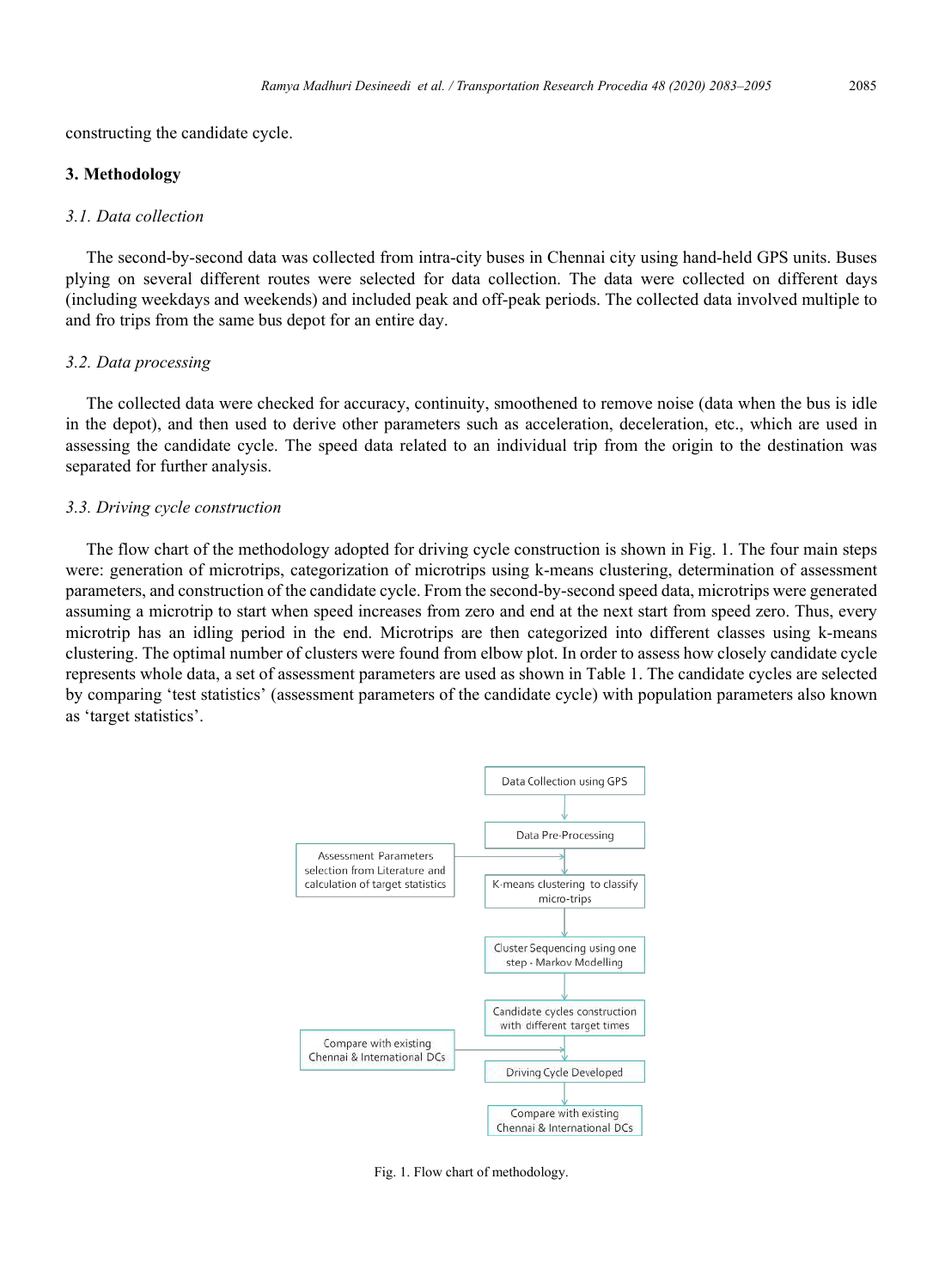| S.<br>No. | Assessment parameter                                                                               | Units         |
|-----------|----------------------------------------------------------------------------------------------------|---------------|
| -1        | Average speed (V) for entire trip                                                                  | $km h^{-1}$   |
| 2         | Average running speed $(V_r)$                                                                      | $km h^{-1}$   |
| 3         | Average acceleration (a) of all acceleration phases                                                | $m s-2$       |
| 4         | Average deceleration (d) of all deceleration phases                                                | $m s-2$       |
| 5         | Percentage of time spent in idle mode $(P_i)$ (speed=0)                                            | $\frac{0}{0}$ |
| 6         | Percentage of time spent in acceleration mode $(P_a)$                                              | $\frac{0}{0}$ |
|           | (acceleration >= $0.1 \text{ m/s}^2$ )                                                             |               |
| 7         | Percentage of time spent in deceleration mode $(P_d)$                                              | $\frac{0}{0}$ |
|           | (acceleration $\le$ -0.1 m/s <sup>2</sup> )                                                        |               |
| 8         | Percentage of time spent in creeping mode $(P_{cr})$                                               | $\frac{0}{0}$ |
|           | $(-0.1 \text{m/s}^2$ < acceleration < 0.1 m/s <sup>2</sup> , speed < 5 kmph)                       |               |
| 9         | Percentage of time spent in cruise mode $(P_c)$                                                    | $\frac{0}{0}$ |
|           | $(-0.1 \text{ m/s}^2 <$ acceleration $< 0.1 \text{ m/s}^2$ , speed $> 5 \text{ kmph}$ )            |               |
| 10        | Average no. of acceleration – deceleration phases (vice versa) in one driving period<br>$(P_{ad})$ | $\%$          |
| 11        | Root mean square acceleration $(arms)$                                                             | $m s-2$       |

Table 1. Selected assessment parameters.

The construction of the candidate cycle involves the following steps. (1) Initial microtrip of the whole data is used to start every candidate cycle. Second microtrip is then selected based on one-chain Markov modeling and the process continues. (2) For Markov chain modeling, the transition matrix is constructed which is a probability matrix based on one step succession. Here, the probability of succession of a specific cluster by another cluster is calculated. Table 2 provides a sample of a transition matrix. (3) After construction of transition matrix, it is cumulated along the row as shown in Table 3. A random number between 0 and 1 is selected and based on where it falls i.e., between which columns for a particular row, succeeding cluster is decided. (4) This process is repeated till the required time for candidate cycle is achieved.

12 Positive acceleration kinetic energy (PKE) m s<sup>-2</sup>

In this study, the duration of the candidate cycle is taken from 400 seconds to 2800 seconds with bins of 200 seconds. For every duration fixed to construct driving cycle, best candidate cycle with least total mean error is selected as the driving cycle.

Error of candidate cycle is calculated by the formula given below:

 $a_{\rm rms} = \sqrt{\Sigma} acceleration^2$ 

$$
S_i = \left(\frac{|\mathbf{p}_i - \mathbf{P}_i|}{P_i}\right) \tag{1}
$$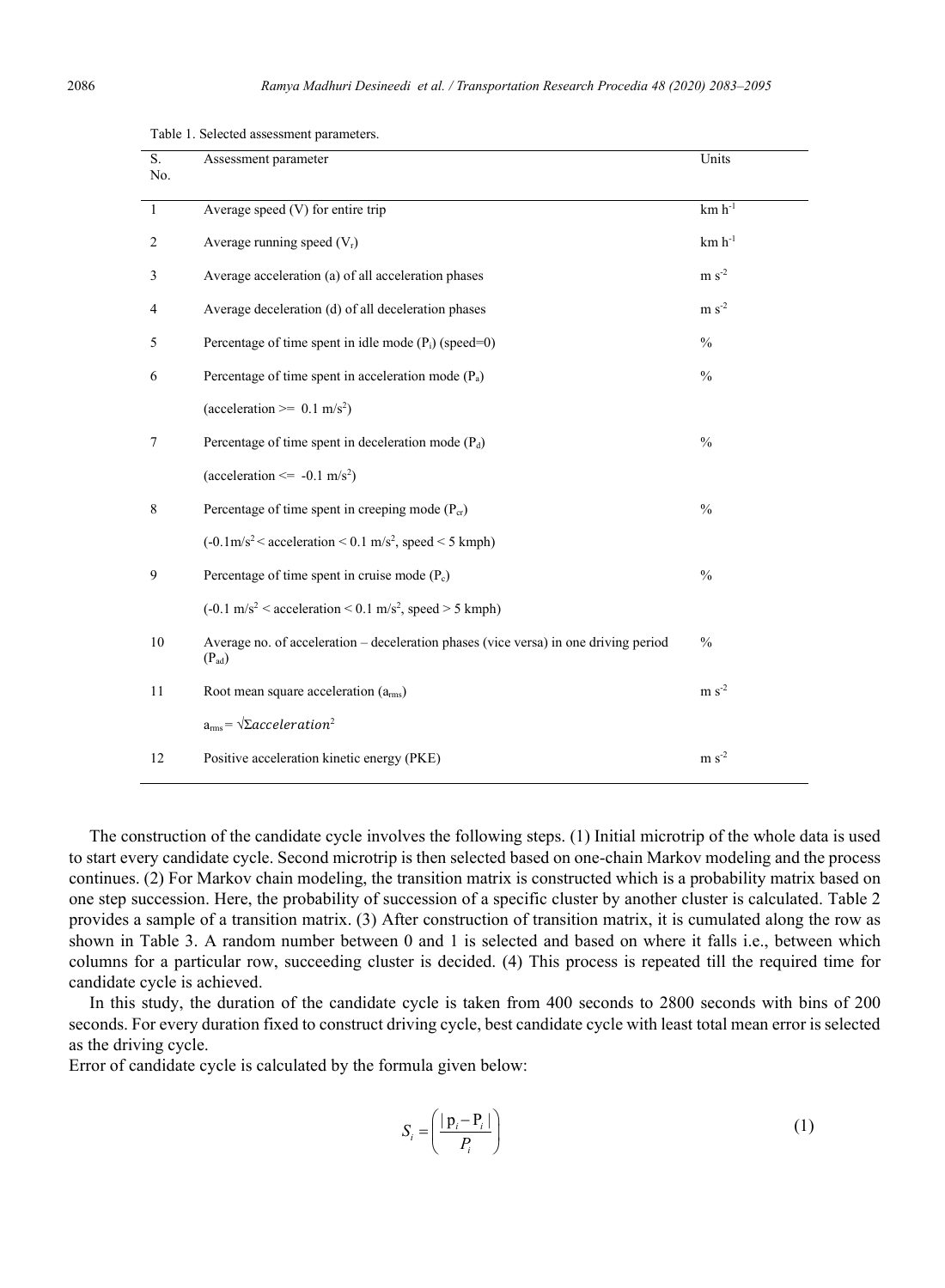#### $P_i$  = Target parameter i of entire collected data

 $p_i$  = Target parameter i of the candidate cycle

The mean error is calculated using the following equation:

$$
ME = \sum_{j=1}^{n} S_{i} / (n)
$$
 (2)

n = No. of assessment parameters

 $S_i$  = Relative error of i<sup>th</sup> parameter

Through this method, dynamic driving cycles are constructed which helps when there is a time constraint in the duration of driving cycle.

| Succeeding cluster | 1     | $\overline{2}$ | 3     | $\overline{4}$ | 5     | 6     |
|--------------------|-------|----------------|-------|----------------|-------|-------|
| Starting cluster   |       |                |       |                |       |       |
| 1                  | 0.593 | 0.034          | 0.212 | 0.076          | 0.034 | 0.051 |
| $\overline{2}$     | 0.226 | 0.129          | 0.129 | 0.161          | 0.194 | 0.161 |
| 3                  | 0.189 | 0.038          | 0.575 | 0.066          | 0.085 | 0.047 |
| $\overline{4}$     | 0.157 | 0.118          | 0.157 | 0.137          | 0.255 | 0.176 |
| 5                  | 0.057 | 0.091          | 0.091 | 0.091          | 0.295 | 0.375 |
| 6                  | 0.055 | 0.039          | 0.000 | 0.118          | 0.236 | 0.551 |
|                    |       |                |       |                |       |       |

Table 2. Transition matrix of clusters used for Markov chain modeling.

Table 3. Transition matrix of clusters cumulated row-wise for selecting succeeding cluster Markov chain modeling.

| Succeeding cluster | 1     | 2     | 3     | 4     | 5     | 6     |
|--------------------|-------|-------|-------|-------|-------|-------|
| Starting cluster   |       |       |       |       |       |       |
| 1                  | 0.593 | 0.034 | 0.212 | 0.076 | 0.034 | 0.051 |
| $\overline{c}$     | 0.226 | 0.129 | 0.129 | 0.161 | 0.194 | 0.161 |
| 3                  | 0.189 | 0.038 | 0.575 | 0.066 | 0.085 | 0.047 |
| $\overline{4}$     | 0.157 | 0.118 | 0.157 | 0.137 | 0.255 | 0.176 |
| 5                  | 0.057 | 0.091 | 0.091 | 0.091 | 0.295 | 0.375 |
| 6                  | 0.055 | 0.039 | 0.000 | 0.118 | 0.236 | 0.551 |
|                    |       |       |       |       |       |       |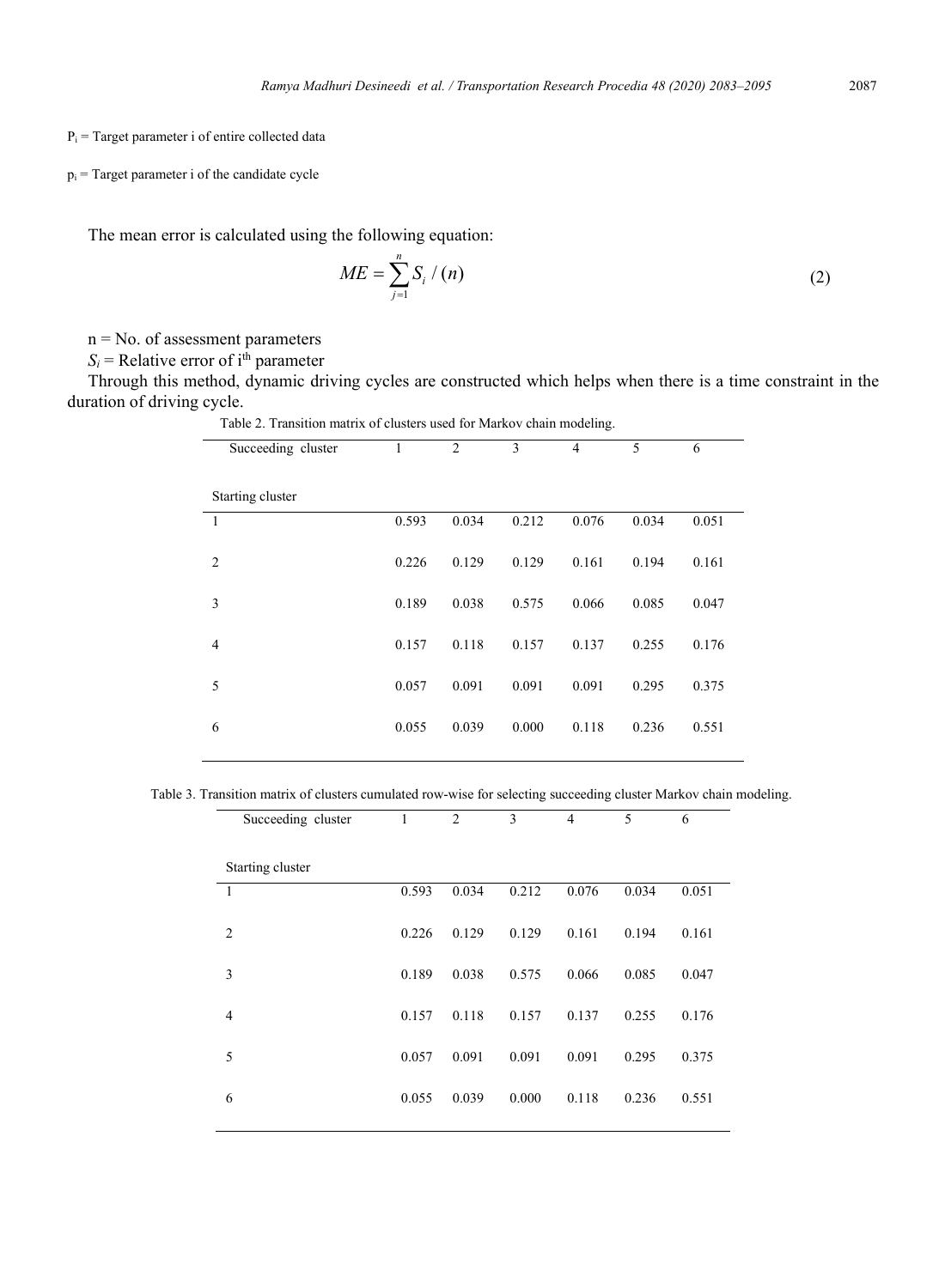# **4. Results and discussion**

# *4.1 Driving cycle for morning peak hour*

The developed driving cycle for the morning peak hour is shown in Figure 2. This cycle was chosen from the candidate cycles of different durations based on the least error. The variation in the errors with duration of the candidate driving cycles is shown in Figure 3. The error is about 20% for a driving cycle of duration 400 seconds and decreases drastically with increase in duration up to 1200 seconds. The least average error of the candidate cycles is observed for a duration of 1200 seconds. Subsequently, there seems to be a saturation in the error values to about 10%.



Figure 2 Driving cycle for morning peak hour



Figure 3 Average total error of candidate cycle versus approximate time period of cycle

The assessment parameters used for determining the candidate cycles and the microtrips comprising the developed cycle (Figure 2) are shown in Table 4 and Table 5, respectively. As seen from Table 4, the total duration of the driving cycle is 1271 seconds with an average speed of 23 kmph and average running speed of 30.82 kmph. The other parameters of the developed driving cycle were very similar to the target statistics. In total, there are 21 microtrips comprising the developed driving cycle for morning peak hour.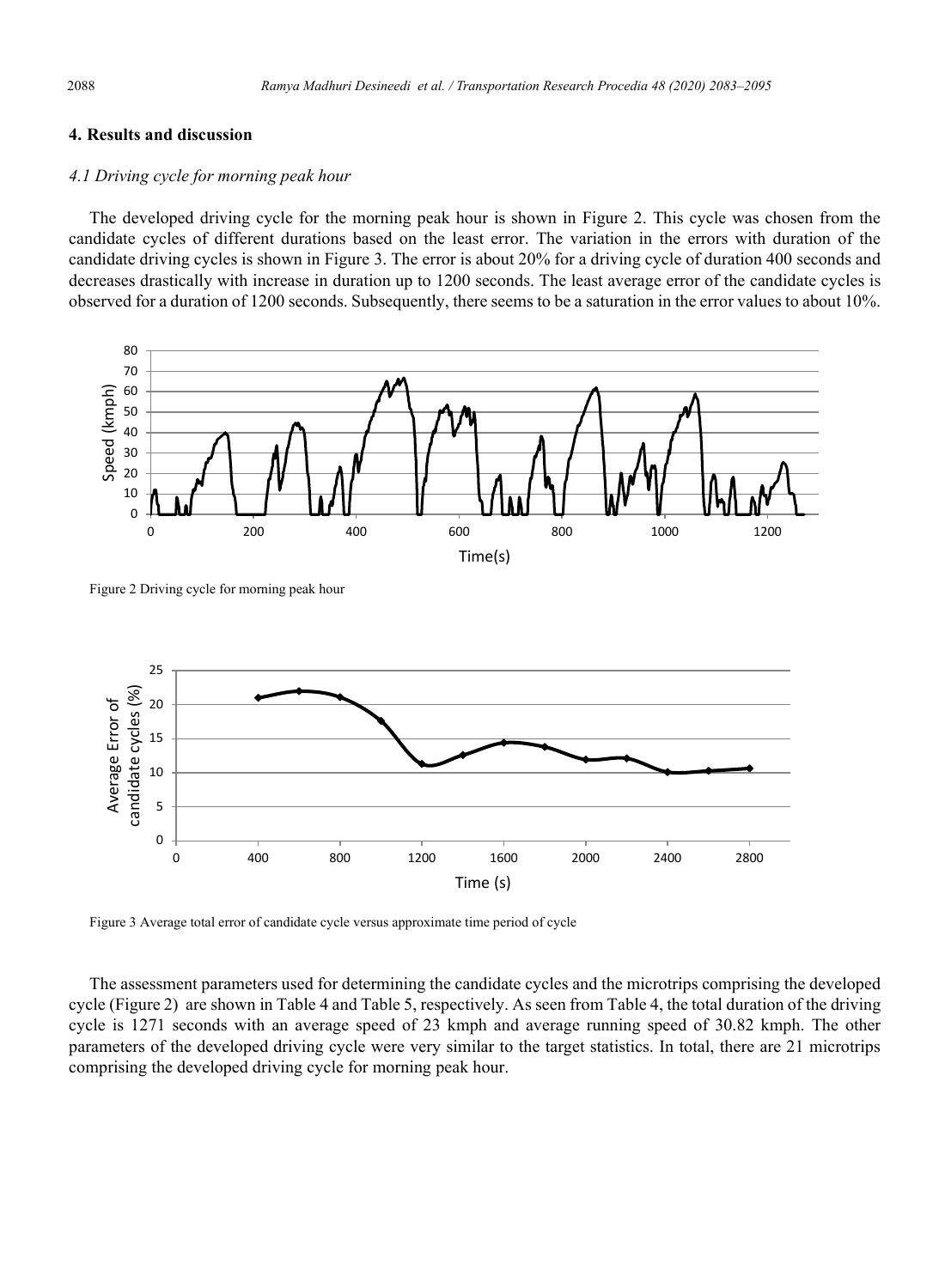| Twere 11 Representative parameters for morning pour nome. |      |        |        |        |        |        |                |                 |       |          |                     |               |            |
|-----------------------------------------------------------|------|--------|--------|--------|--------|--------|----------------|-----------------|-------|----------|---------------------|---------------|------------|
| Type                                                      | Time |        |        | a      | đ      |        | $P_d$          | $P_i$           |       | $P_{cr}$ | $P_{\text{ad}}(\%)$ | $a_{\rm rms}$ | <b>PKE</b> |
|                                                           | (s)  | (kmph) | (kmph) | (m/s2) | (m/s2) | $(\%)$ | $\frac{10}{6}$ | $\frac{(0)}{0}$ | (%)   | (%)      |                     | $(m/s^2)$     | $(m/s^2)$  |
| Target                                                    |      | 21.28  | 28.02  | 0.37   | 0.64   | 36.45  | 24.14          | 14.89           | 24.06 | 0.46     | 17.19               | 0.51          | 0.33       |
| statistics                                                |      |        |        |        |        |        |                |                 |       |          |                     |               |            |
| Driving                                                   | 1271 | 23.03  | 30.82  | 0.36   | 0.66   | 36.64  | 23.48          | 14.19           | 25.28 | 0.34     | 13.15               | 0.51          | 0.32       |
| cycle                                                     |      |        |        |        |        |        |                |                 |       |          |                     |               |            |

Table 4 Assessment parameters for morning peak hours.

Table 5 Microtrips comprising driving cycle of morning peak hour.

| Microtrip | Time<br>(s) | $V$ (kmph) | $V_r$<br>(kmph) | a<br>(m/s <sup>2</sup> ) | d<br>(m/s <sup>2</sup> ) | $P_{a}$<br>(%) | $P_d$<br>(%) | $P_i$<br>(%) | $P_{c}$<br>(%) | $P_{cr}$<br>(%) | $P_{ad}$<br>(%) | $a_{\rm rms}$<br>(m/s <sup>2</sup> ) | <b>PKE</b><br>(m/s <sup>2</sup> ) |
|-----------|-------------|------------|-----------------|--------------------------|--------------------------|----------------|--------------|--------------|----------------|-----------------|-----------------|--------------------------------------|-----------------------------------|
|           | 49          | 2.64       | 8.62            | 0.51                     | 0.84                     | 12.14          | 0.64         | 1.32         | 8.16           | 8.16            | 69.39           | 10.2                                 | 4.08                              |
| 148       | 18          | 2.08       | 6.23            | 0.67                     | 0.48                     | 8.59           | 0.67         | 1.1          | 5.56           | 27.78           | 66.67           | $\overline{0}$                       | $\mathbf{0}$                      |
| 96        | 10          | 1.24       | 4.14            | 0.14                     | 0.63                     | 4.51           | 0.14         | 1.09         | 10             | 20              | 70              | $\overline{0}$                       | $\overline{0}$                    |
| 25        | 146         | 15.09      | 24.76           | 0.31                     | 0.5                      | 40.07          | 0.95         | 1.26         | 24.66          | 17.12           | 39.04           | 19.18                                | $\mathbf{0}$                      |
| 235       | 105         | 24.15      | 29.14           | 0.4                      | 0.71                     | 44.78          | 1.04         | 1.66         | 43.81          | 26.67           | 17.14           | 12.38                                | $\mathbf{0}$                      |
| 91        | 19          | 1.84       | 7.01            | 0.52                     | 0.82                     | 8.89           | 0.55         | 1.78         | 10.53          | 15.79           | 73.68           | $\mathbf{0}$                         | $\overline{0}$                    |
| 278       | 39          | 9.56       | 13.31           | 0.4                      | 0.79                     | 23.32          | 0.74         | 1.49         | 35.9           | 23.08           | 28.21           | 7.69                                 | 5.13                              |
| 171       | 141         | 44.88      | 47.94           | 0.33                     | 0.68                     | 66.88          | 1.04         | 2.71         | 47.52          | 25.53           | 6.38            | 20.57                                | $\mathbf{0}$                      |
| 209       | 135         | 34.56      | 39.54           | 0.4                      | 0.65                     | 53.74          | 1.6          | 1.68         | 42.96          | 28.15           | 12.59           | 16.3                                 | $\overline{0}$                    |
| 36        | 35          | 8.19       | 13.65           | 0.33                     | 1.11                     | 19.5           | 0.75         | 1.96         | 37.14          | 14.29           | 40              | 8.57                                 | $\overline{0}$                    |
| 35        | 18          | 2.08       | 6.23            | 0.67                     | 0.48                     | 8.59           | 0.67         | 1.1          | 5.56           | 27.78           | 66.67           | $\overline{0}$                       | $\mathbf{0}$                      |
| 256       | 18          | 2.08       | 6.23            | 0.67                     | 0.48                     | 8.59           | 0.67         | 1.1          | 5.56           | 27.78           | 66.67           | $\overline{0}$                       | $\overline{0}$                    |
| 244       | 69          | 16.55      | 21.96           | 0.45                     | 0.65                     | 38.39          | 1.18         | 1.61         | 37.68          | 30.43           | 24.64           | 7.25                                 | $\overline{0}$                    |
| 291       | 90          | 38.79      | 41.56           | 0.32                     | 0.82                     | 62.1           | 1.04         | 1.45         | 54.44          | 23.33           | 6.67            | 15.56                                | $\mathbf{0}$                      |
| 12        | 14          | 3.6        | 6.3             | 0.46                     | 0.73                     | 9.66           | 0.8          | 1.26         | 28.57          | 28.57           | 42.86           | $\overline{0}$                       | $\overline{0}$                    |
| 223       | 84          | 17.6       | 18.71           | 0.43                     | 0.7                      | 34.9           | 1.25         | 1.85         | 51.19          | 33.33           | 5.95            | 9.52                                 | $\overline{0}$                    |
| 195       | 96          | 35.71      | 39.41           | 0.37                     | 0.81                     | 59.13          | 0.83         | 1.9          | 48.96          | 23.96           | 9.38            | 17.71                                | $\overline{0}$                    |
| 102       | 38          | 8.14       | 10.67           | 0.52                     | 0.66                     | 19.51          | 1.48         | 1.66         | 26.32          | 26.32           | 23.68           | 23.68                                | $\overline{0}$                    |
| 75        | 43          | 3.97       | 12.18           | 0.51                     | 0.85                     | 18.46          | 0.98         | 1.69         | 18.6           | 13.95           | 67.44           | $\overline{0}$                       | $\overline{0}$                    |
| 5         | 16          | 3.6        | 6.4             | 0.46                     | 0.55                     | 8.6            | 0.49         | 1.01         | 12.5           | 25              | 43.75           | 18.75                                | $\mathbf{0}$                      |
| 247       | 88          | 11.45      | 14              | 0.34                     | 0.42                     | 25.55          | 0.83         | 1.21         | 27.27          | 27.27           | 18.18           | 25                                   | 1.14                              |

### *4.2 Driving cycle for evening peak hour*

The driving cycle for evening peak hour is shown in Figure 4. This cycle was chosen from the candidate cycles by adopting a similar procedure as for the morning peak hour driving cycle. The variation in average error of the candidate cycles for different time periods is shown in Figure 5. The average error is about 30% for driving cycles of duration 600 seconds and decreases continuously with increase in the duration of the cycle. The lowest error was about 13% corresponding to a duration of 2000 seconds. The developed driving cycle has a duration of 2055 seconds.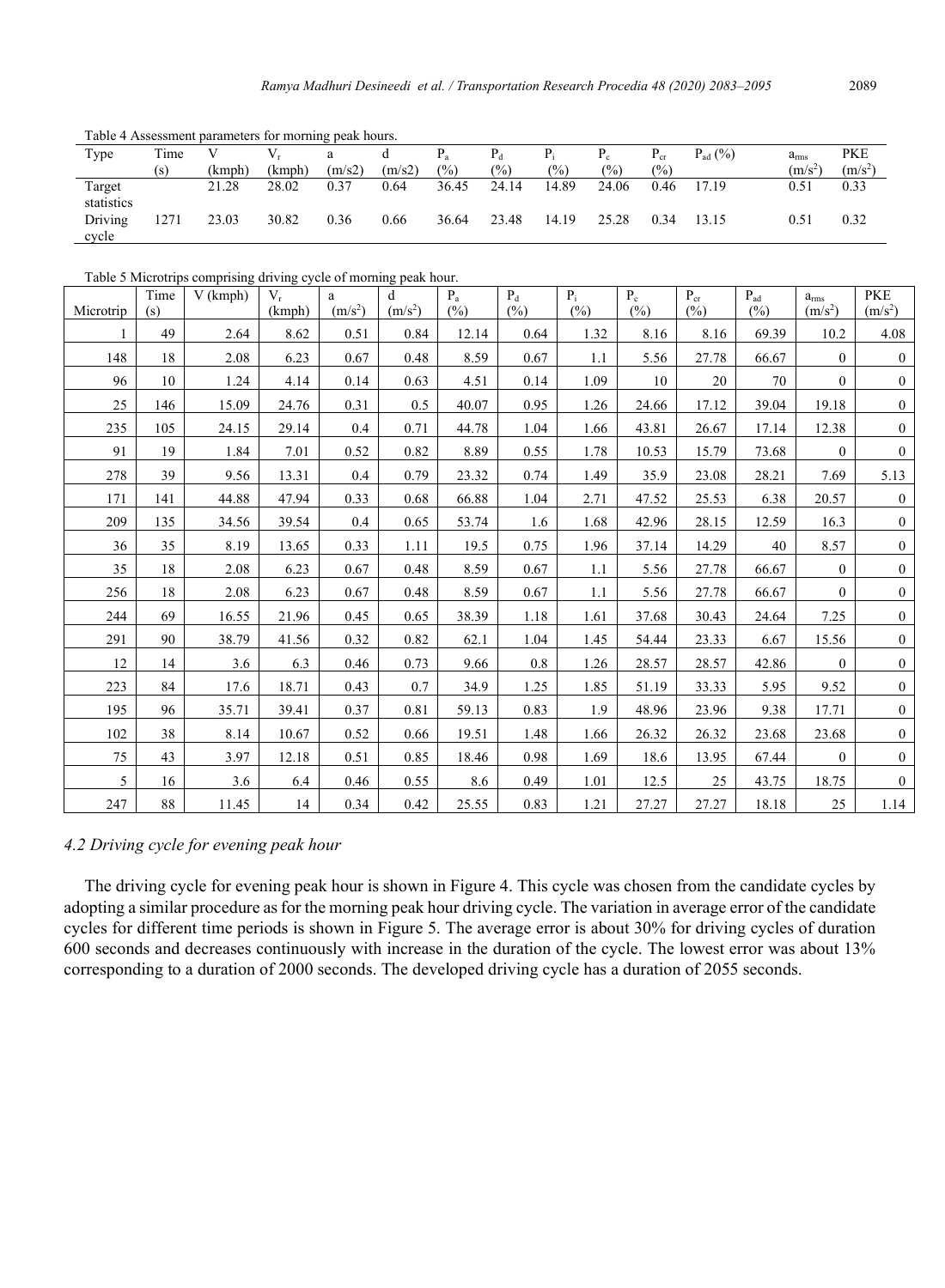

Figure 4 Driving cycle for evening peak hour



Figure 5 Average total error of driving cycle versus approximate time period of cycle

The assessment parameters and the observed values of the parameters for the developed evening peak hour driving cycle are given in Table 6. The average speed of the cycle is about 17 kmph which is significantly lower than the morning peak hour cycle. The assessment parameters values for the developed cycle match well with the target statistics. The assessment parameter values for the microtrips comprising the evening peak hour driving cycle is given in Table 7. The number of microtrips is comparatively higher with many of them of short durations. The assessment parameters also vary considerably among the microtrips.

Table 6 Assessment parameters for evening peak hour.

| Type                 | Time |        |        | a         | a         | $\mathbf{1}$ a | $P_d$           | $P_i$         |                 | $P_{cr}$      | $P_{ad}$ | $a_{\rm rms}$ | <b>PKE</b> |
|----------------------|------|--------|--------|-----------|-----------|----------------|-----------------|---------------|-----------------|---------------|----------|---------------|------------|
|                      | 's   | (kmph) | (kmph) | $(m/s^2)$ | $(m/s^2)$ | $\frac{1}{2}$  | $\frac{(0)}{0}$ | $\frac{0}{0}$ | $\frac{10}{20}$ | $\frac{6}{2}$ | (%)      | $(m/s^2)$     | $(m/s^2)$  |
| Target<br>statistics |      | 18.45  | 25.27  | 0.39      | 0.57      | 32.58          | 25.61           | 14.20         | 27.01           | 0.60          | 19.03    | 0.49          | 0.34       |
| Driving<br>cvcle     | 2055 | 7.43   | 24.90  | 0.40      | 0.64      | 33.14          | 24.42           | 11.72         | 29.99           | 0.73          | 16.70    | 0.53          | 0.37       |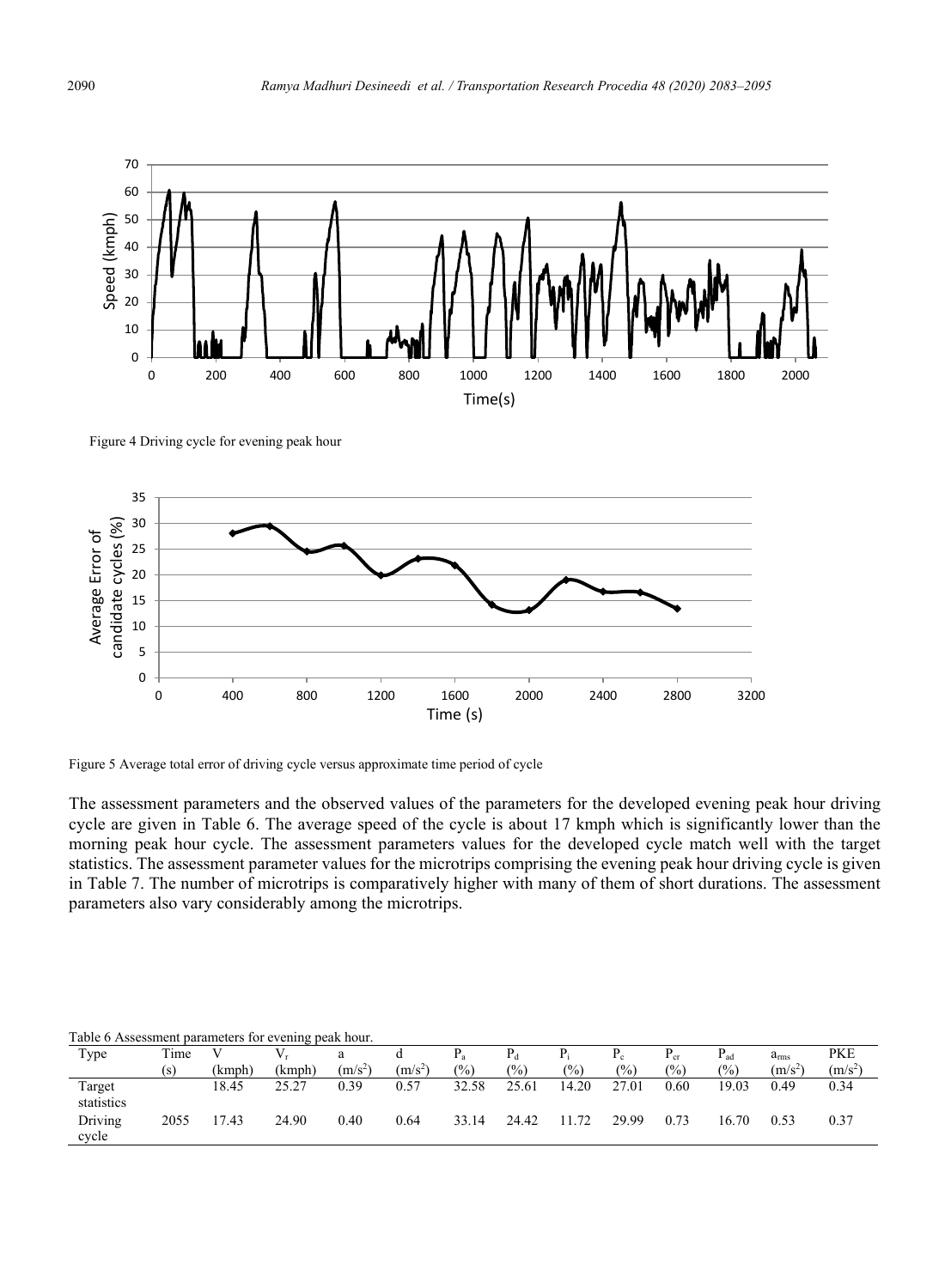|                | Time           | V      | $V_r$  | $\rm{a}$            | d                   | $\mathbf{P}_{\text{a}}$ | $\mathbf{P}_{\text{d}}$ | $P_i$  | $P_c$ | $\mathbf{P}_{\mathrm{cr}}$ | $\mathbf{P}_{\text{ad}}$ | $a_{rms}$           |                                   |
|----------------|----------------|--------|--------|---------------------|---------------------|-------------------------|-------------------------|--------|-------|----------------------------|--------------------------|---------------------|-----------------------------------|
| Microtrip      | (s)            | (kmph) | (kmph) | (m/s <sup>2</sup> ) | (m/s <sup>2</sup> ) | $(\%)$                  | $(\%)$                  | $(\%)$ | (%)   | $(\%)$                     | $(\%)$                   | (m/s <sup>2</sup> ) | <b>PKE</b><br>(m/s <sup>2</sup> ) |
| 1              | 144            | 40.52  | 43.87  | 0.29                | 0.92                | 60.93                   | 1.06                    | 2.29   | 61.11 | 20.83                      | 7.64                     | 10.42               | $\boldsymbol{0}$                  |
| 399            | 21             | 1.95   | 5.11   | 0.16                | 0.53                | 5.86                    | 0.18                    | 1.09   | 9.52  | 14.29                      | 61.9                     | 9.52                | 4.76                              |
| 510            | 22             | 1.33   | 4.88   | 0.34                | 0.56                | 6.03                    | 0.44                    | 1.15   | 9.09  | 13.64                      | 72.73                    | 4.55                | $\boldsymbol{0}$                  |
| 443            | 12             | 3.48   | 6.96   | 0.34                | 0.88                | 9.55                    | 0.42                    | 1.23   | 25    | 25                         | 50                       | $\boldsymbol{0}$    | $\boldsymbol{0}$                  |
| 195            | 5              | 4.2    | 5.25   | 0.26                | 0.61                | 6.57                    | 0.26                    | 1.04   | 20    | 60                         | 20                       | $\boldsymbol{0}$    | $\boldsymbol{0}$                  |
| 134            | 6              | 1.44   | 4.32   | 0.12                | 1.26                | 4.54                    | 0.12                    | 1.26   | 16.67 | 16.67                      | 66.67                    | $\boldsymbol{0}$    | $\boldsymbol{0}$                  |
| 419            | 69             | 0.41   | 4.74   | 0.27                | 0.72                | 6.3                     | 0.49                    | 1.75   | 4.35  | 4.35                       | 91.3                     | $\boldsymbol{0}$    | $\boldsymbol{0}$                  |
| 262            | 193            | 11.08  | 27.41  | 0.43                | 0.53                | 53.1                    | 1.09                    | 1.06   | 18.13 | 16.06                      | 59.59                    | 6.22                | $\boldsymbol{0}$                  |
| 408            | 24             | 2.31   | 6.94   | 0.54                | 0.67                | 9.67                    | 1.03                    | 1.22   | 12.5  | 16.67                      | 66.67                    | 4.17                | $\boldsymbol{0}$                  |
| 205            | 24             | 18.37  | 20.04  | 0.59                | 0.95                | 30.77                   | 1.59                    | 2.19   | 50    | 37.5                       | 8.33                     | 4.17                | $\boldsymbol{0}$                  |
| $\overline{c}$ | 149            | 17.1   | 37.46  | 0.38                | 0.82                | 56.73                   | 1.14                    | 2.08   | 27.52 | 13.42                      | 54.36                    | 4.7                 | $\boldsymbol{0}$                  |
| 216            | 6              | 2.68   | 5.37   | 0.62                | 1.73                | 6.22                    | 0.62                    | 1.73   | 16.67 | 16.67                      | 50                       | 16.67               | $\boldsymbol{0}$                  |
| 326            | 55             | 0.31   | 4.27   | 0.16                | 1.21                | 4.54                    | 0.16                    | 1.21   | 1.82  | 1.82                       | 92.73                    | $\boldsymbol{0}$    | 3.64                              |
| 281            | 77             | 5.6    | 6.25   | 0.3                 | 0.29                | 11.44                   | 0.7                     | 1.05   | 22.08 | 28.57                      | 10.39                    | 28.57               | 10.39                             |
| 356            | 15             | 4.23   | 5.77   | 0.3                 | 0.49                | 7.02                    | 0.69                    | 1.01   | 26.67 | 33.33                      | 26.67                    | 13.33               | $\boldsymbol{0}$                  |
| 115            | $\tau$         | 2.18   | 5.09   | 0.73                | 0.88                | 6.34                    | 0.73                    | 1.45   | 14.29 | 28.57                      | 57.14                    | $\boldsymbol{0}$    | $\boldsymbol{0}$                  |
| 477            | $\overline{4}$ | 2.15   | 4.3    | 0.16                | 1.27                | 4.58                    | 0.16                    | 1.27   | 25    | 25                         | 50                       | $\boldsymbol{0}$    | $\boldsymbol{0}$                  |
| 200            | 30             | 3.42   | 9.32   | 0.53                | 0.71                | 12.36                   | 0.81                    | 1.59   | 13.33 | 16.67                      | 63.33                    | 6.67                | $\boldsymbol{0}$                  |
| 258            | 56             | 26     | 29.12  | 0.36                | 0.98                | 44.41                   | 0.92                    | 1.66   | 53.57 | 23.21                      | 10.71                    | 12.5                | $\boldsymbol{0}$                  |
| 264            | 118            | 20.38  | 29.68  | 0.33                | 0.49                | 45.99                   | 0.91                    | 1.54   | 30.51 | 22.88                      | 31.36                    | 15.25               | $\boldsymbol{0}$                  |
| 27             | 77             | 26.18  | 31.01  | 0.45                | 0.58                | 45.17                   | 0.96                    | 2.5    | 32.47 | 28.57                      | 15.58                    | 23.38               | $\boldsymbol{0}$                  |
| 55             | 76             | 26.46  | 30.47  | 0.39                | 1                   | 50.86                   | 1.05                    | 2.26   | 52.63 | 23.68                      | 13.16                    | 10.53               | $\boldsymbol{0}$                  |
| 226            | 125            | 22.85  | 23.41  | 0.51                | 0.58                | 34.07                   | 1.65                    | 1.76   | 40    | 37.6                       | 2.4                      | 20                  | $\boldsymbol{0}$                  |
| 70             | 38             | 23.22  | 24.51  | 0.51                | 0.72                | 37.66                   | 1.03                    | 1.55   | 47.37 | 39.47                      | 5.26                     | 7.89                | $\boldsymbol{0}$                  |
| 297            | 136            | 29.34  | 30.46  | 0.38                | 0.65                | 56.5                    | 1.43                    | 1.91   | 51.47 | 32.35                      | 3.68                     | 11.76               | 0.74                              |
| 208            | 336            | 18.24  | 20.09  | 0.46                | 0.56                | 35.4                    | 2.66                    | 1.87   | 40.18 | 33.93                      | 9.23                     | 16.67               | $\boldsymbol{0}$                  |
| 456            | 54             | 0.27   | 4.94   | 0.25                | 1.41                | 5.32                    | 0.25                    | 1.41   | 1.85  | 1.85                       | 94.44                    | 1.85                | $\boldsymbol{0}$                  |
| 524            | 9              | 4.53   | 6.8    | 0.54                | 0.89                | 9.64                    | 0.64                    | 1.34   | 33.33 | 33.33                      | 33.33                    | $\boldsymbol{0}$    | $\boldsymbol{0}$                  |
| 225            | 23             | 8.06   | 11.59  | 0.63                | 0.98                | 16.2                    | 1.19                    | 1.85   | 34.78 | 26.09                      | 30.43                    | 8.7                 | $\boldsymbol{0}$                  |
| 286            | 10             | 2.4    | 4.81   | 0.2                 | 0.62                | 5.67                    | 0.28                    | 1.31   | 20    | 30                         | 50                       | $\boldsymbol{0}$    | $\boldsymbol{0}$                  |
| 304            | 8              | 1.99   | 5.3    | 0.49                | 0.85                | 6.11                    | 0.49                    | 1.52   | 12.5  | 25                         | 62.5                     | $\boldsymbol{0}$    | $\boldsymbol{0}$                  |
| 146            | 19             | 4.18   | 5.67   | 0.28                | 0.37                | 7.33                    | 0.55                    | 1.06   | 21.05 | 31.58                      | 26.32                    | 15.79               | 5.26                              |
| 107            | 107            | 18.72  | 22.01  | 0.39                | 0.51                | 39.26                   | 1.06                    | 1.58   | 36.45 | 29.91                      | 14.95                    | 17.76               | 0.93                              |
| 165            | 9              | 4.19   | 5.39   | 0.5                 | 0.5                 | 7.41                    | 0.76                    | 1.06   | 22.22 | 44.44                      | 22.22                    | $\boldsymbol{0}$    | 11.11                             |

Table 7 Microtrips comprising driving cycle of evening peak hour.

# *4.3 Driving cycle for off-peak hours*

The driving cycle for off-peak hours is shown in Figure 6. Clearly, the number of microtrips are lower relative to the peak hour cycles and higher speeds are observed. The duration of the microtrips comprising the driving cycle is also higher. The driving cycle duration is dominated by four microtrips of duration above 200 seconds each. Overall, there are 12 microtrips in the developed driving cycle with a total duration of 1649 seconds. The variation in the average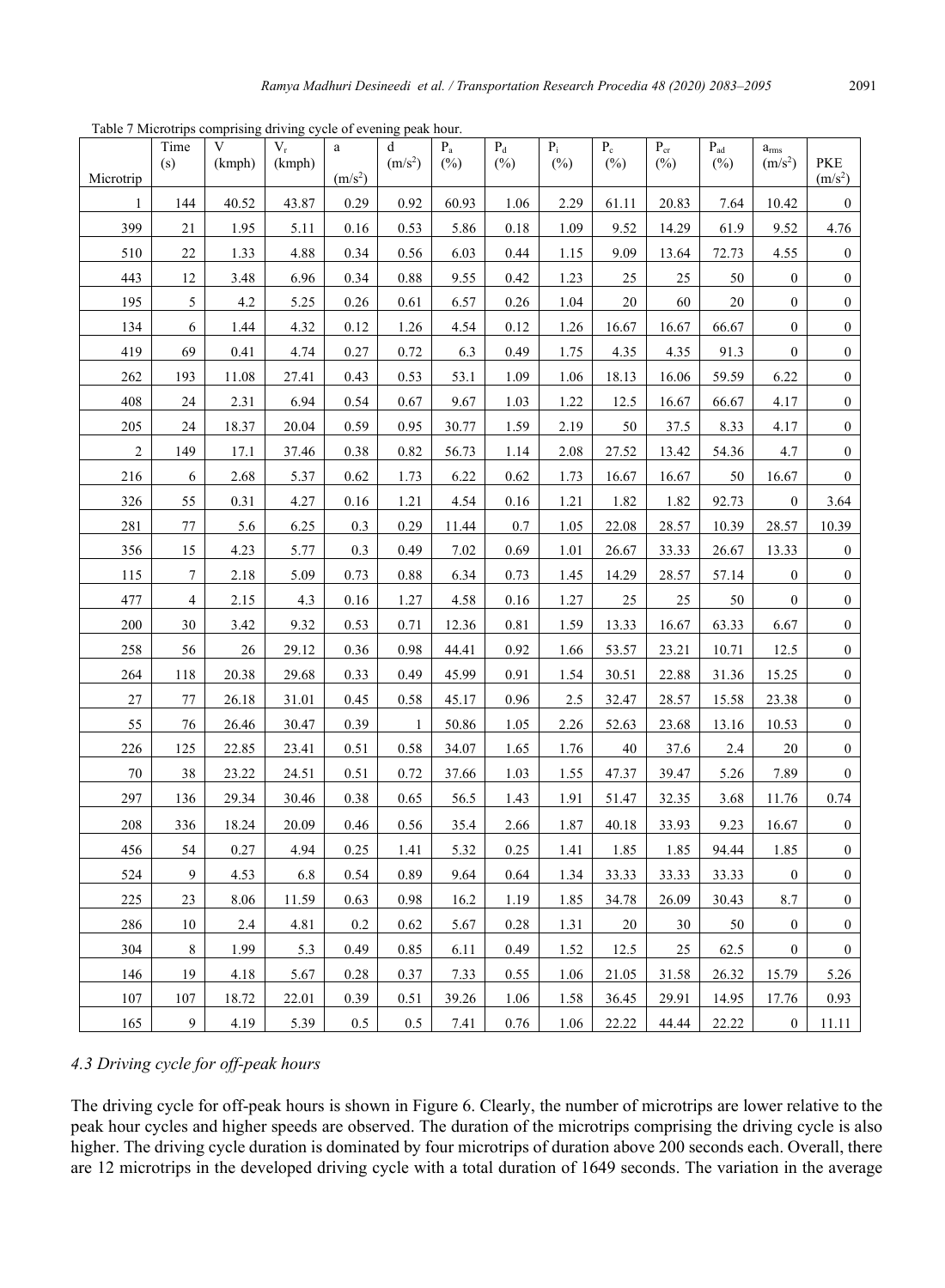error of candidate cycles with time is shown in Figure 7. In this case, the error ranges from 2% for a duration of 400 seconds to 0.5% for a duration of 2800 seconds.



Figure 6 Driving cycle for off-peak hour.



Figure 7 Average total error of driving cycle versus approximate time period of cycle.

The assessment parameters for the development of the off-peak hour driving cycle is given in Table 8. The parameter values of the developed driving cycle match well with the target statistics for off-peak hour. The parameters of the 12 microtrips comprising the off-peak hour driving cycle is given in Table 9. Although the duration of the microtrips vary widely, four microtrips of more than 200 seconds duration almost cover the entire cycle. Also, the average speed of the off-peak hour driving cycle is higher relative to the peak hour cycles.

| Table 8 Assessment parameters for off-peak hours. |      |        |        |           |           |       |       |       |                 |                  |                 |               |           |
|---------------------------------------------------|------|--------|--------|-----------|-----------|-------|-------|-------|-----------------|------------------|-----------------|---------------|-----------|
| Type                                              | Time |        |        | a         | đ         |       |       |       |                 | $\frac{1}{2}$ cr | $P_{\text{ad}}$ | $a_{\rm rms}$ | PKE       |
|                                                   | ١s   | (kmph) | (kmph) | $(m/s^2)$ | $(m/s^2)$ | (%)   | (%)   | (%)   | $\frac{(0)}{0}$ | $\frac{10}{6}$   | (%)             | $(m/s^2)$     | $(m/s^2)$ |
| Target statistics                                 |      | 21.67  | 27.29  | 0.39      | 0.59      | 35.5  | 26.45 | 16.98 | 20.6            | 0.47             | 22.02           | 0.52          | 0.33      |
| Driving cycle                                     | 1649 | 24.31  | 30.70  | 0.38      | 0.58      | 35.72 | 25.05 | 18.13 | 20.80           | 0.30             | 21.24           | 0.48          | 0.31      |

Table 8 Assessment parameters for off-peak hours.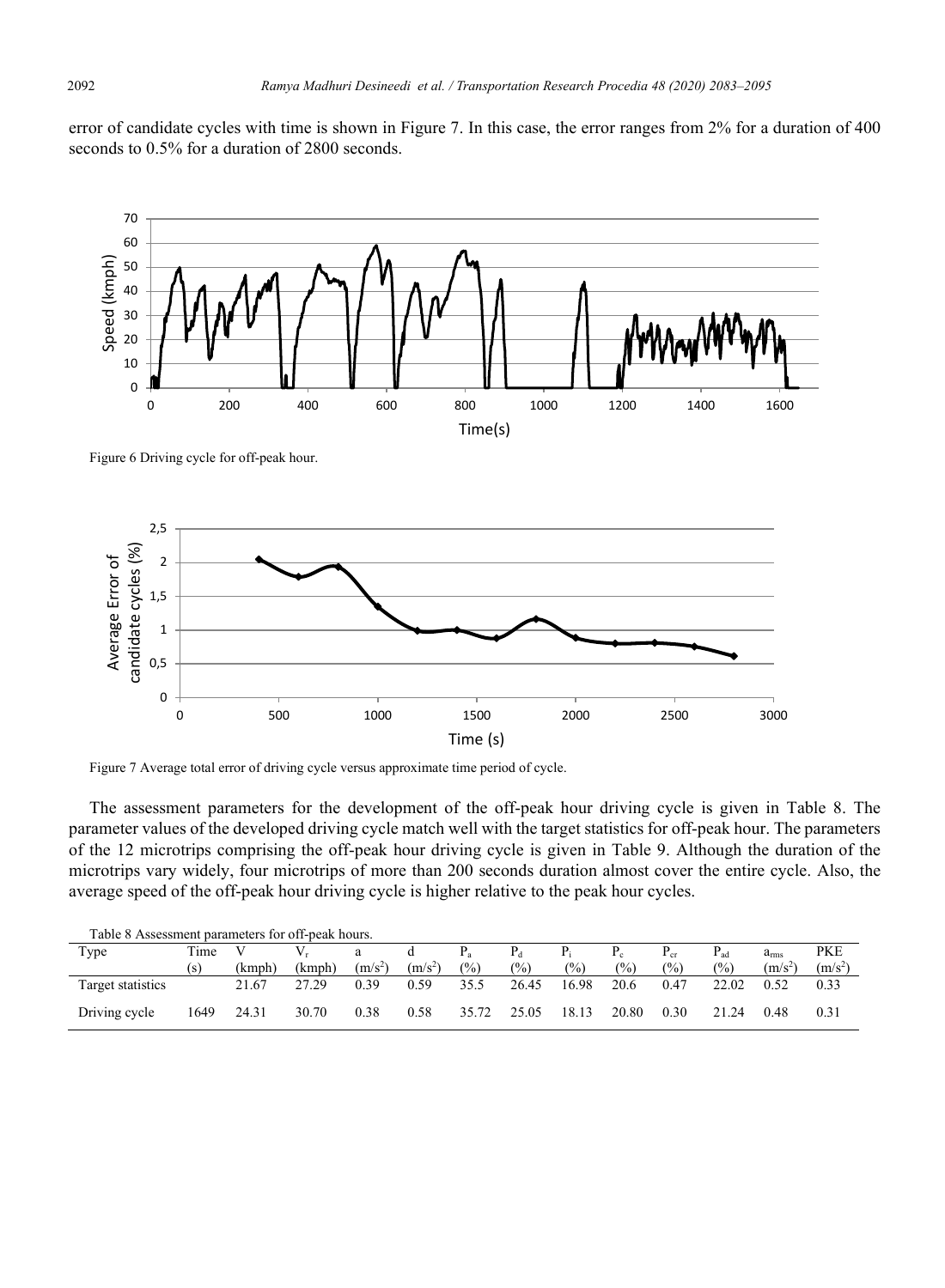| Microtri<br>p | Time<br>(s) | V<br>(kmph | $V_r$<br>(kmph | a<br>(m/s <sup>2</sup> ) | d<br>$(m/s^2)$ | $P_{a}$<br>(%) | $P_d$<br>(%) | $P_i$<br>$(\%)$ | $P_c$<br>$(\%)$ | $P_{cr}$<br>(%) | $P_{ad}$<br>$(\%)$ | $a_{\rm rms}$<br>(m/s <sup>2</sup> ) | <b>PKE</b><br>$(m/s^2)$ |
|---------------|-------------|------------|----------------|--------------------------|----------------|----------------|--------------|-----------------|-----------------|-----------------|--------------------|--------------------------------------|-------------------------|
|               | 12          | 2.85       | 4.28           | 0.15                     | 1.39           | 5.00           | 0.17         | 1.39            | 16.67           | 8.33            | 33.33              | 0.00                                 | 41.67                   |
| 335           | 8           | 1.04       | 4.15           | 0.15                     | 1.23           | 4.42           | 0.15         | 1.23            | 12.50           | 12.50           | 75.00              | 0.00                                 | 0.00                    |
| 388           | 322         | 32.41      | 33.34          | 0.38                     | 0.54           | 50.05          | 1.57         | 1.55            | 44.41           | 32.61           | 2.80               | 20.19                                | 0.00                    |
| 15            | 21          | 0.67       | 4.71           | 0.42                     | 0.74           | 5.33           | 0.42         | 1.38            | 4.76            | 9.52            | 85.71              | 0.00                                 | 0.00                    |
| 470           | 153         | 36.60      | 38.61          | 0.28                     | 0.51           | 51.29          | 1.07         | 1.54            | 35.29           | 21.57           | 5.23               | 37.91                                | 0.00                    |
| 191           | 112         | 41.40      | 44.58          | 0.36                     | 0.67           | 59.19          | 0.96         | 2.30            | 41.96           | 25.89           | 7.14               | 25.00                                | 0.00                    |
| 355           | 232         | 36.42      | 38.23          | 0.27                     | 0.46           | 56.94          | 0.96         | 2.58            | 44.83           | 27.59           | 4.74               | 22.84                                | 0.00                    |
| 426           | 212         | 5.67       | 27.94          | 0.47                     | 0.96           | 45.02          | 0.99         | 1.66            | 10.85           | 6.13            | 79.72              | 3.30                                 | 0.00                    |
| 378           | 115         | 10.49      | 28.06          | 0.57                     | 0.85           | 44.04          | 1.37         | 1.97            | 20.00           | 14.78           | 62.61              | 2.61                                 | 0.00                    |
| 251           | 12          | 3.96       | 7.91           | 0.37                     | 1.32           | 9.53           | 0.45         | 1.70            | 16.67           | 16.67           | 50.00              | 16.67                                | 0.00                    |
| 478           | 418         | 20.22      | 20.32          | 0.45                     | 0.58           | 31.18          | 1.46         | 2.06            | 44.98           | 34.69           | 0.48               | 19.86                                | 0.00                    |
| 424           | 32          | 0.26       | 4.22           | 0.16                     | 1.25           | 4.51           | 0.16         | 1.25            | 3.13            | 3.13            | 93.75              | 0.00                                 | 0.00                    |

Table 9 Microtrips comprising driving cycle of off-peak hour.

## *4.4 Comparison with existing driving cycles*

In order to understand the differences between the developed driving cycles of buses in Chennai with the existing driving cycles, a comparison between the different cycles was conducted (Table 10). The average speed and average running speed of the developed cycle was lower than the Hong Kong and the FTP driving cycles. The average acceleration was also lower than all the existing driving cycles. This indicates the effect of congested traffic conditions prevalent on the arterial roads of Chennai city. Other assessment parameters such as root mean square acceleration and PKE also show significant difference with respect to the existing driving cycles. Since these cycles were developed primarily for passenger cars, a comparison with the existing driving cycles for buses is required.

| Parameter                         | Chennai | HK.   | <b>FTP 72</b> | <b>FTP 75</b> | LA 92 | $ECE$ 15                 | 10 Mode | $10 - 15$<br>Mode        |
|-----------------------------------|---------|-------|---------------|---------------|-------|--------------------------|---------|--------------------------|
| Average speed (kmph)              | 22.29   | 25    | 31.5          | 34.1          | 39.6  | 18.4                     | 17.6    | 22.7                     |
| Average running speed<br>(kmph)   | 29.00   | 30.4  | 38.3          | 41.6          | 46.7  | 26.5                     | 24.1    | 33.1                     |
| Average acceleration<br>$(m/s^2)$ | 0.35    | 0.595 | 0.597         | 0.607         | 0.673 | 0.642                    | 0.673   | 0.569                    |
| Average deceleration<br>$(m/s^2)$ | 0.57    | 0.593 | 0.695         | 0.7           | 0.754 | 0.748                    | 0.654   | 0.647                    |
| Percent acceleration<br>$(m/s^2)$ | 34.65   | 34.5  | 32.8          | 32.4          | 38.2  | 21.5                     | 24.3    | 25.2                     |
| Percent deceleration<br>$(m/s^2)$ | 24.60   | 34.2  | 28.3          | 28.2          | 34.1  | 18.5                     | 25      | 22.1                     |
| Percent idle $(\% )$              | 17.06   | 17.8  | 17.6          | 17.9          | 15.2  | 30.8                     | 27.2    | 31.4                     |
| Percent cruise $(\% )$            | 23.15   | 12    | 20.9          | 21.2          | 12.2  | 29.2                     | 23.5    | 21.4                     |
| Percent creep $(\% )$             | 0.53    | 1.5   | 0.4           | 0.3           | 0.3   | $\overline{\phantom{a}}$ | ۰       | $\overline{\phantom{0}}$ |
| RMS acceleration $(m/s2)$         | 0.48    | 0.73  | 0.74          | 0.76          | 0.846 | 0.661                    | 0.692   | 0.612                    |
| $PKE$ (m/s <sup>2</sup> )         | 0.30    | 0.39  | 0.38          | 0.384         | 0.409 | 0.565                    | 0.577   | 0.427                    |

Table 10 Comparison of the overall driving cycle with international cycles.

Table 11 compares the developed driving cycles with the existing bus driving cycles in India as well as abroad. The Central Business District Cycle (CBDC) and Dutch Urban Bus Driving Cycle (DUBDC) are given in Pelkmans et al. (2001) and Delhi Bus Driving Cycle (DBDC) is given by ARAI (2007). Further, the driving cycles for buses in highways (SHM driving cycle) is given by Maurya and Bokare (2012). The average speed and average running speed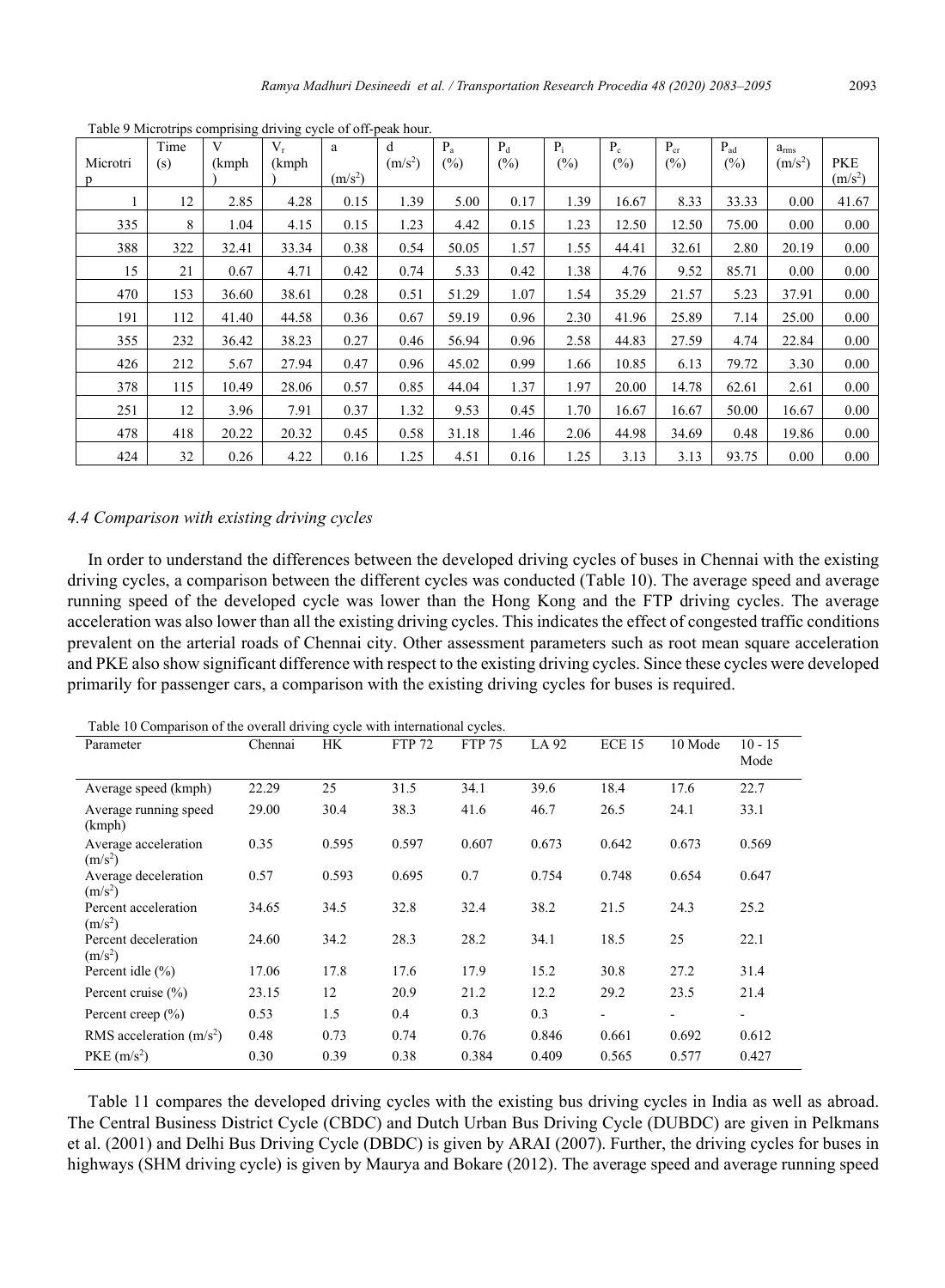are similar for all the urban driving cycles. However, it is higher for the SHM cycles, as they are developed for highways with less traffic and high speeds. The DBDC has the lowest average speed in contrast to the SHM cycles. Idling periods are higher in the CBDC and DUBDC cycles whereas cruising time is highest in the Pune driving cycle.

| Table 11 Comparison of the developed driving eyele while existing bus driving eyeles and I tine driving eyele. |         |         |       |                          |              |             |                          |            |            |            |
|----------------------------------------------------------------------------------------------------------------|---------|---------|-------|--------------------------|--------------|-------------|--------------------------|------------|------------|------------|
| Parameter                                                                                                      | Morning | Evening | Off-  | <b>CBDC</b>              | <b>DUBDC</b> | <b>DBDC</b> | Pune                     | <b>SHM</b> | <b>SHM</b> | <b>SHM</b> |
|                                                                                                                | peak    | peak    | peak  |                          |              |             |                          | Morning    | Off-       | Evening    |
|                                                                                                                |         |         |       |                          |              |             |                          | Peak       | Peak       | Peak       |
| Average speed (kmph)                                                                                           | 23.03   | 22.29   | 24.31 | 20.23                    | 20.96        | 18          | 19.55                    | 38.45      | 44.6       | 31.1       |
| Average running speed<br>(kmph)                                                                                | 30.82   | 29.00   | 30.7  | 27                       | 28.29        | 23          | $\overline{\phantom{a}}$ | 40.5       | 46.84      | 34.31      |
| Average acceleration<br>$(m/s^2)$                                                                              | 0.36    | 0.35    | 0.38  | 0.89                     | 0.57         | 0.4         | 3.72                     | 0.28       | 0.32       | 0.29       |
| Average deceleration<br>$(m/s^2)$                                                                              | 0.66    | 0.57    | 0.58  | 1.22                     | 0.69         | 0.49        | 4.57                     | 0.37       | 0.32       | 0.58       |
| Percent acceleration<br>$(\%)$                                                                                 | 36.64   | 34.65   | 35.72 | 30.61                    | 40           | 38.78       | 14.18                    | 25.98      | 28.31      | 36.66      |
| Percent deceleration<br>$(\%)$                                                                                 | 23.48   | 24.60   | 25.05 | 14.29                    | 33.1         | 32.65       | 11.48                    | 21.54      | 15.46      | 15.53      |
| Percent idle $(\% )$                                                                                           | 14.19   | 17.06   | 18.13 | 22.45                    | 22.57        | 20.41       | 18.09                    | 5.18       | 4.22       | 9.41       |
| Percent cruise $(\% )$                                                                                         | 25.28   | 23.15   | 20.8  | 32.65                    | 4.33         | 8.16        | 56.25                    | 46.62      | 50.42      | 37.06      |
| Percent creep $(\% )$                                                                                          | 0.34    | 0.53    | 0.3   | $\overline{\phantom{a}}$ |              |             |                          |            |            |            |
| $PKE$ (m/s <sup>2</sup> )                                                                                      | 0.32    | 0.30    | 0.31  | 0.2                      | 0.53         |             | ۰                        | 0.45       | 0.66       | 0.56       |

Table 11 Comparison of the developed driving cycle with existing bus driving cycles and Pune driving cycle.

#### **5. Conclusions**

This study developed driving cycles for intra-city buses of Chennai in peak hours (morning and evening) and offpeak hours using k-means clustering and one-step Markov chain modelling method. The candidate cycles were developed based on twelve assessment parameters with eleven parameters as used in existing studies. Percentage time in changing from acceleration to deceleration modes is added to the list adopted from literature. The candidate cycles were developed by dividing the real-world speed-time data into microtrips and classifying them using k-means clustering. Then, one-step Markov chain modeling is used to sequence them into candidate cycle of a particular duration. This study also attempted to understand the effect of duration of the driving cycle on its representativeness of the real-world conditions. Thus, candidate driving cycles of time periods ranging from 400 seconds to 2800 seconds at an interval of 200 seconds were developed. The developed driving cycles were compared with the existing international and Indian driving cycles such as the Hong Kong, US, European, Japanese, Pune, and Delhi cycles.

#### **Acknowledgements**

The authors are thankful for the financial support from the Center of Excellence in Urban Transport (CoEUT), Ministry of Urban Development, Government of India.

### **References**

Amirjamshidi, G., Roorda, M.J., 2015. Development of simulated driving cycles for light, medium, and heavy duty trucks: Case of the Toronto Waterfront Area. Transp. Res. Part D Transp. Environ. 34, 255–266. doi:10.1016/j.trd.2014.11.010

ARAI, 2007. Emission factor development for Indian vehicles, Air quality monitoring project - Indian Clean Air Program (ICAP).

Arun, N.H., Mahesh, S., Ramadurai, G., Shiva Nagendra, S.M., 2017. Development of driving cycles for passenger cars and motorcycles in Chennai, India. Sustain. Cities Soc. 32, 508–512. doi:10.1016/j.scs.2017.05.001

Badusha, A.A., Ghosh, B., 1999. Driving cycle for buses in Delhi city.

Ho, S.-H., Wong, Y.-D., Chang, V.W.-C., 2014. Developing Singapore Driving Cycle for passenger cars to estimate fuel consumption and